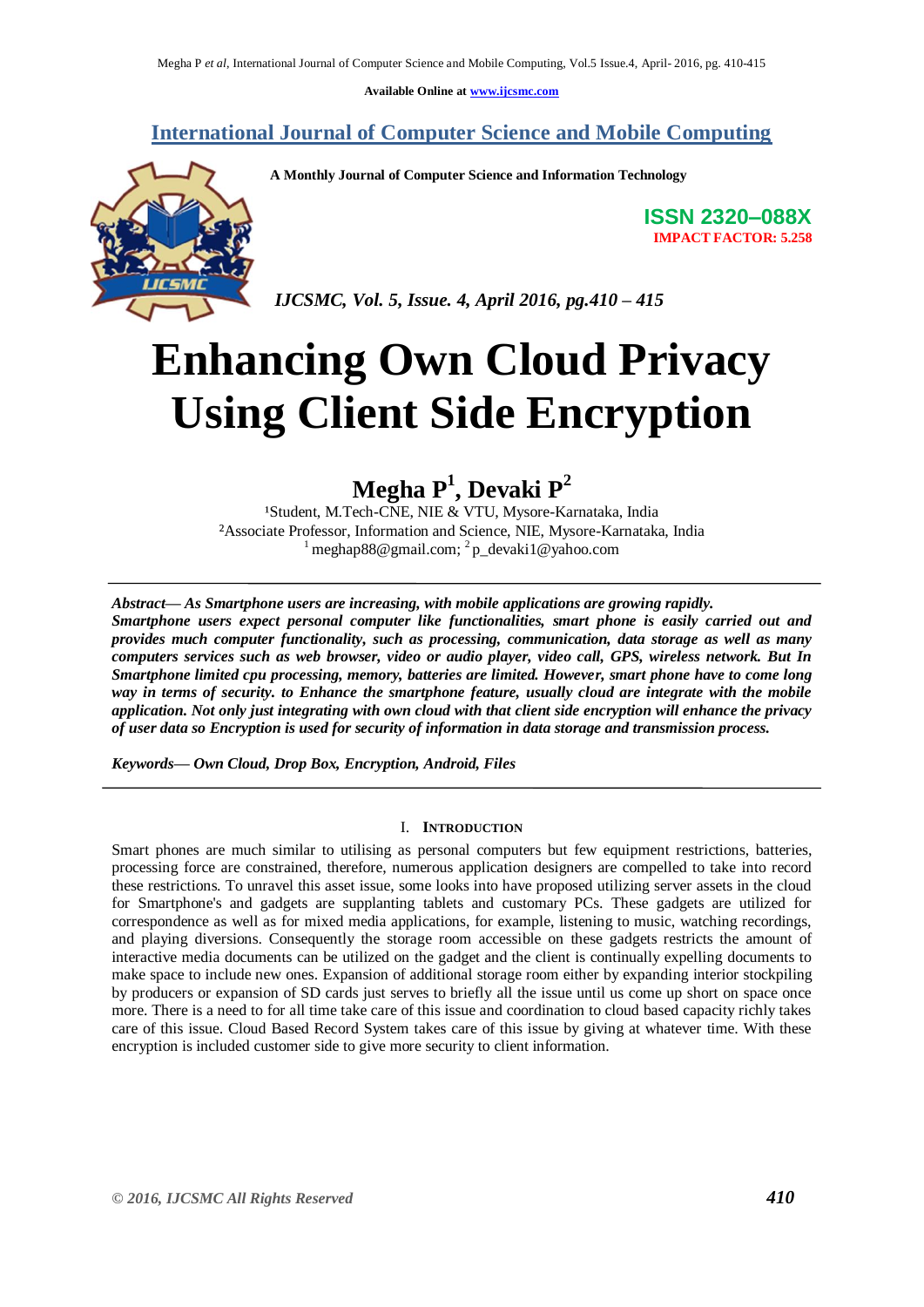#### II. **ANDROID**

Android Open Handset Alliance is an open source versatile working framework created by Google and the Open Handset Alliance. It is based on top of the Linux part and gives a SDK to application improvement in Java. Android utilizes the Dalvik Virtual Machine to execute applications. Dalvik is streamlined to keep running on gadgets with obliged CPU, memory, and force assets. It actualises a subset of Java 2 Platform Standard Edition (J2SE) utilising libraries from the Apache Harmony Apache Java execution, giving it preference over other ortable stages that just bolster Java 2 Platform Micro Release (J2ME), which is constrained by examination. Java class les must be aggregated to Dalvikbytecode (.dex position) and bundled in an .apk record with a specific end goal to be utilized on Android. Android gives an interface to framework gadgets and

Administrations through an arrangement of Java bundles, including android OS, android Hardware, Android Location and android media. This makes it simple to get to and work on mixed media information, sensor values, framework asset use information, what's more, area data. Not at all like some portable working

Frameworks, Android applications can utilize the record framework straightforwardly, making it conceivable to oversee documents as on a customary Unix framework. Android additionally gives a shell interface, however it needs a large number of the capacities of a run of the mill Linux.

Numerous creators depicted Android application improvement essentials, which incorporate setting up Android development environment on the machine, AndroidManifest.xml record, Activities, Intents, and XMLlayouts. Jackson (2011) traces "three noteworthy segments of an Android improvement environment: Java, Eclipse,

Android" and gives guidelines on the most proficient method to download and introduce vital records to build up this environment. Felker (2011) does not unequivocally express the segments but rather Or maybe brings up that Java JDK, Android SDK, Eclipse IDE, what's more, Android ADT should be introduced and arranged on a Machine [1]. The strides gave by these two creators are standard. They show up in numerous books composed on Android advancement and are additionally introduced on authority Android site ("Installing the SDK"). Ableson, King, and Sen (2011) present "four essential segments of Android applications": Activity, Service, Broadcast Receiver, and Content Provider. It is noticed that "a specific Android application won't not contain these components, but rather will have no less than one of these components" [2]. Since Activity "shows a UI (client interface) and reacts to framework and client started occasions", it is utilized every now and again for Android applications. These Exercises are proclaimed in AndroidManifest.xml record, which gives "the establishment for any Android application". Exercises show their perspectives through XML designs and "impart" with each other through Intents. Clear comprehension of these ideas and Java programming dialect is an essential to begin actualizing the advancement systems utilized as a part of Android applications.

#### III. **ENCRYPTION**

The **Advanced Encryption Standard** or **AES** is a symmetric block cipher used by the U.S. government to protect classified information and is implemented in software and hardware throughout the world to **encrypt** sensitive data.



Fig.1 Encryption Architecture using DropBox & Own Cloud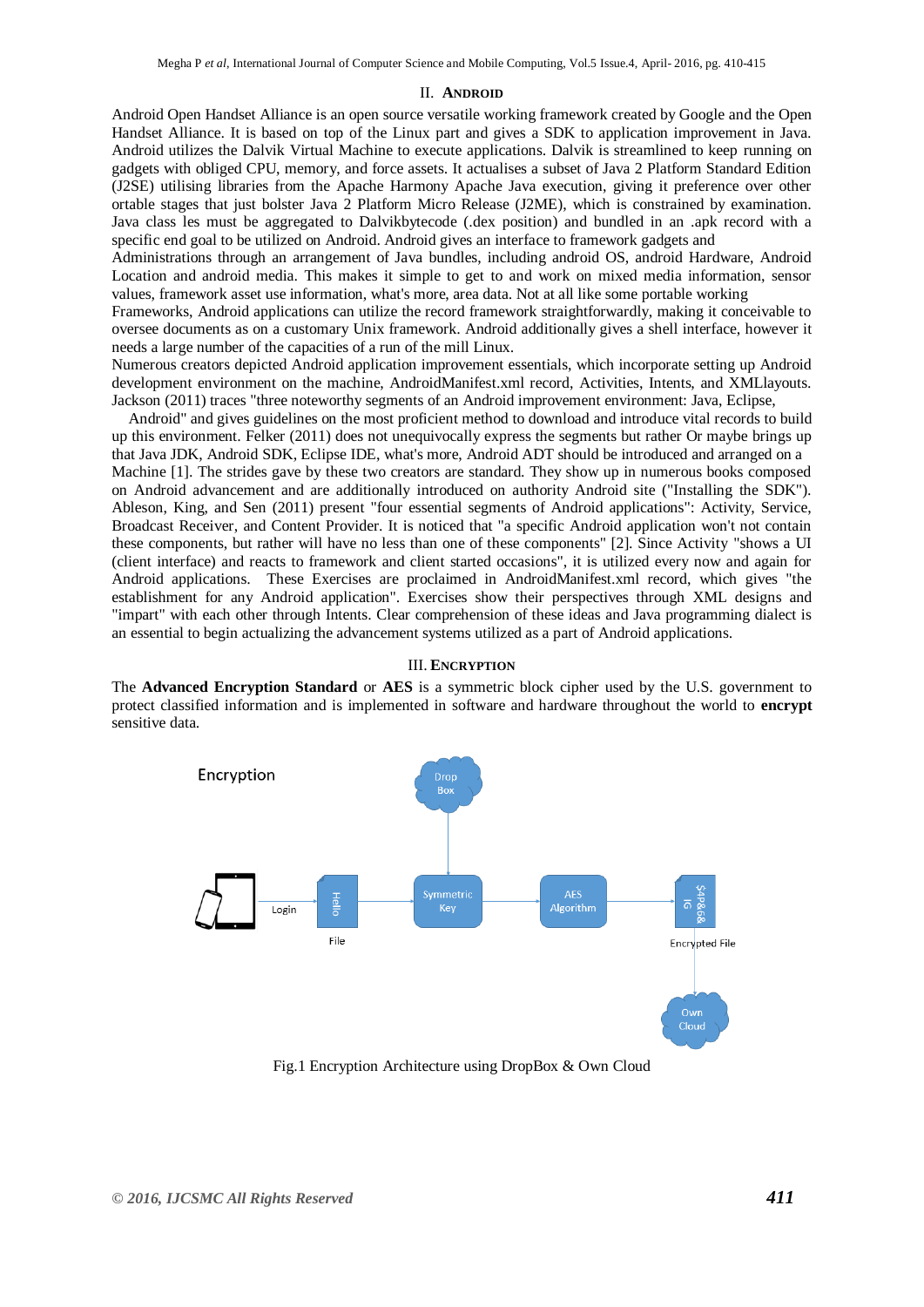Symmetric key cryptography is for the most part used to encode the information having vast sizes. Symmetric key algorithm is algorithm for cryptography that use the same cryptographic key for both encryption and decryption. The keys are identical but here we will store the key in Dropbox cloud and encrypted data will send to Own Cloud. By doing this, sending data will be more secure and even Admin not able to see the data. Above Fig 1 Proposed framework is performing in the encryption methodology: Fig1 demonstrates the encryption and unscrambling procedure of plaintext document. Encryption happens at sender side while unscrambling at recipient side. The information of encryption procedure is plaintext record and that of decoding procedure is the figure content document. In the first place plain content record is gone through the AES encryption calculation which encodes the plain content document using symmetric key and afterward deliver figure content record *i.e.* scrambled document is transmitted. Toward the end of unscrambling the info figure content document is gone through the AES decoding calculation which can unscramble the figure content document i.e. scrambled record utilizing the same key as that of encryption at last we get the first plain content document. The outcome appears the encryption and time.

#### IV. **OWN CLOUD**

Own Cloud was begun is still kept up by Frank Karlitschek, the German open source programming designer. He exhibited at Camp KDE in 2010 [4]. Own Cloud gives protected, secure and agreeable document sync also, share arrangement on servers you control. It's open source record match up and share programming for everybody from people operation. With own cloud client can share one or more organizers on his/her PC, and sync them with own cloud server. Place records in client nearby shared catalogs, and those documents are quickly matched up to the server, and afterward to different PCs by means of the desktop customer. Basically sign in with the web customer and oversee private records there [5]. Below represent the principle structure of own cloud

1. Static IP Address

2. ReleaseKey: cd /tmp

wget http://download.opensuse.org/repositories/isv:ownCloud:community/xUbuntu\_14.04/Release.key sudo apt-key add - < Release.key

3. Repository: sudo sh -c "echo 'deb

http://download.opensuse.org/repositories/isv:/ownCloud:/community/xUbuntu\_14.04/ /' >>

/etc/apt/sources.list.d/owncloud.list"

4. Database:

sudo sh -c "echo 'deb http://download.opensuse.org/repositories/isv:/ownCloud:/community/xUbuntu\_14.04/ /' >> /etc/apt/sources.list.d/owncloud.list"

5. Configuration DB: sudo apt-get install mariadb-server

6. AdRepository:sudo sh -c "echo 'deb

http://download.opensuse.org/repositories/isv:/ownCloud:/community/xUbuntu\_14.04/ /' >> /etc/apt/sources.list.d/owncloud.list"

### V. **RESULTS**

The below mentioned screen shots shows how the data is encrypting.

### 1. API Request Authorization DropBox

| <b>III</b> Apps<br>$\Box$ | Building Your Ow [3] Linux Shell Script |                                                                                                       |
|---------------------------|-----------------------------------------|-------------------------------------------------------------------------------------------------------|
|                           |                                         |                                                                                                       |
|                           |                                         |                                                                                                       |
|                           |                                         | shareddrop would like access to its own folder,<br>Apps > shareddrop, inside your Dropbox. Learn more |
|                           |                                         | Allow<br>Cancel                                                                                       |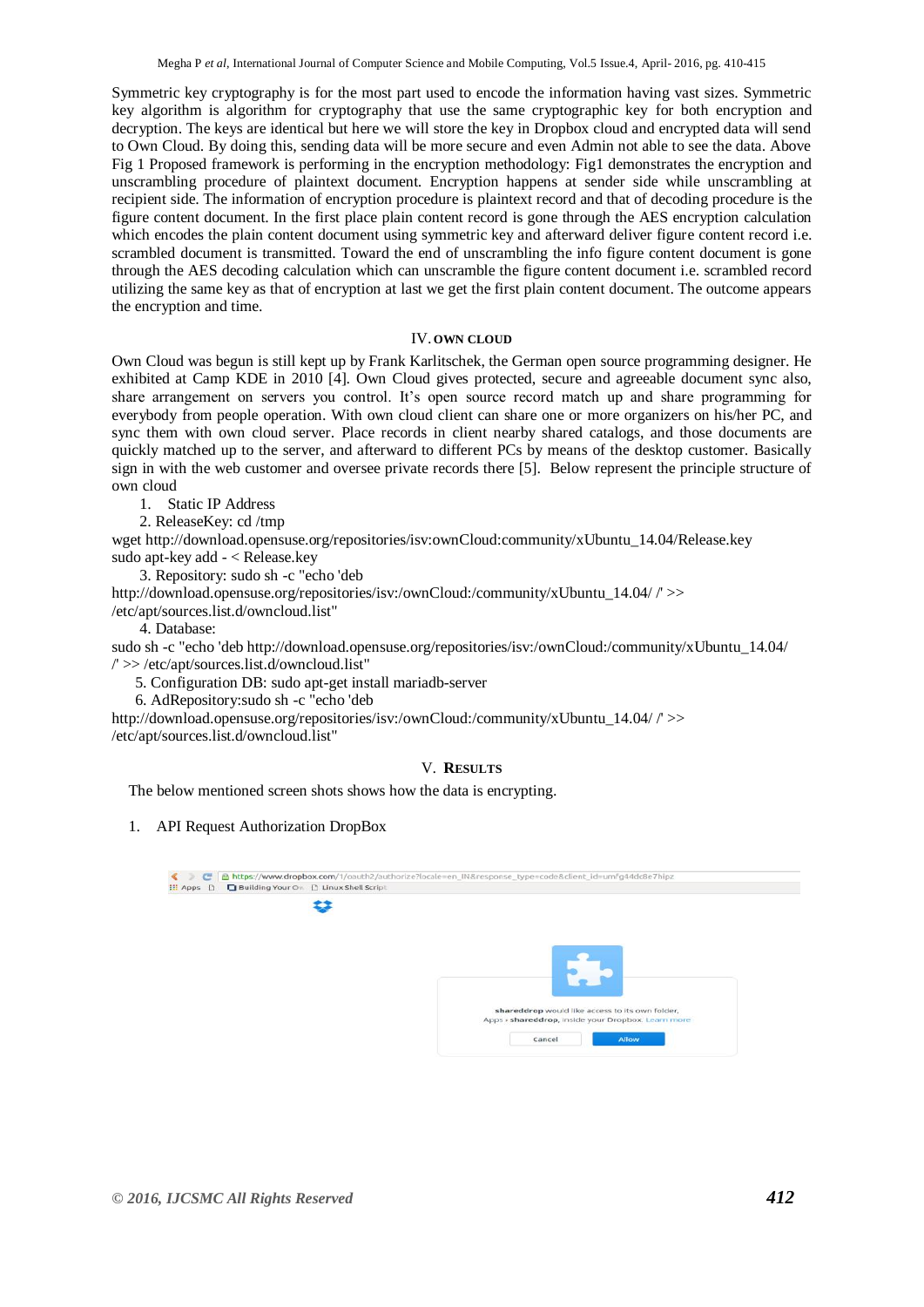#### 2. Access the key

| https://www.dropbox.com/1/oauth2/authorize_submit<br>e<br>Building Your Ow D Linux Shell Script<br>H Apps D |                                                        |
|-------------------------------------------------------------------------------------------------------------|--------------------------------------------------------|
|                                                                                                             |                                                        |
|                                                                                                             |                                                        |
|                                                                                                             |                                                        |
|                                                                                                             | Enter this code into shareddrop to finish the process. |
|                                                                                                             | 2UCSy3O00IAAAAAAAAABISKxfQ9KA2ulayRd_HeB53Y            |
|                                                                                                             |                                                        |



#### 4. No files present in Owncloud

| $\frac{1}{\sqrt{2}}$ Files $\sqrt{2}$ |                                                |
|---------------------------------------|------------------------------------------------|
| All files                             | ٠<br><b>Documents</b>                          |
| Favorites                             |                                                |
| Shared with you                       |                                                |
| Shared with others                    |                                                |
| Shared by link                        |                                                |
|                                       |                                                |
|                                       | No files yet                                   |
|                                       | Upload some content or sync with your devices! |
|                                       |                                                |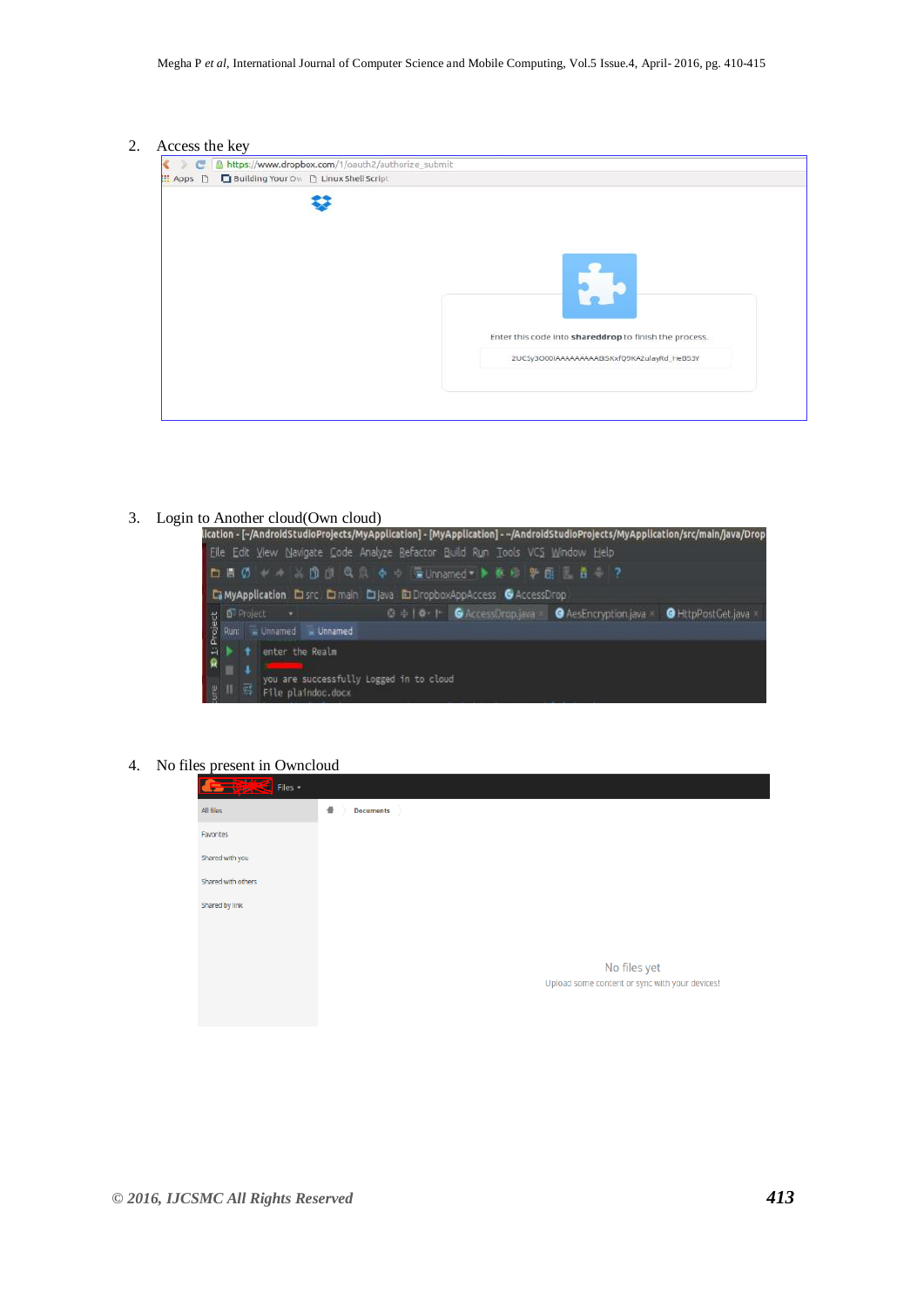

#### 6. Files uploaded in to owncloud directory

| <b>III Apps □</b>                    | <b>Building Your Ow B Linux Shell Script</b> |             |               |
|--------------------------------------|----------------------------------------------|-------------|---------------|
| Files -<br><b>A</b><br>$\bullet$     | $\alpha$                                     | <b>Bank</b> |               |
| All files                            | $\ddot{}$<br><b>Documents</b>                |             |               |
| Favorites                            | Name -                                       | Size        | Modified      |
| Shared with you                      | 囚<br>IMECS2015_pp931-937.pdf                 | 1.6 MB      | 4 minutes ago |
| Shared with others<br>Shared by link | 610444<br>p.txt                              | $< 1$ kB    | 4 minutes ago |
|                                      | E<br>plain.docx                              | 260 kB      | 4 minutes ago |
|                                      | 囚<br>plain.pdf                               | 194 kB      | 4 minutes ago |
|                                      | E<br>plaindoc.clock                          | 323 kB      | 4 minutes ago |
|                                      | plaintext                                    | $< 1$ kB    | 4 minutes ago |
|                                      | 100100<br>plaintext.txt                      | $2$ kB      | 4 minutes ago |
|                                      | $477876 +$<br>toc                            | 82 kB       | 4 minutes ago |
|                                      | s files                                      | 2.4 MB      |               |

#### 7. Encrpted text can see in below screenshot

| <b>D.Ext-ownCloud</b>                                                                                                                                                                                                                                                                                                                                                                   |  |
|-----------------------------------------------------------------------------------------------------------------------------------------------------------------------------------------------------------------------------------------------------------------------------------------------------------------------------------------------------------------------------------------|--|
| .ul/index.php/apps/files/?dir=%2FDocuments<br>x betps://api.cloud.u                                                                                                                                                                                                                                                                                                                     |  |
| <b>E</b> Apps<br>Building Your Ow [3] Linux Shell Script                                                                                                                                                                                                                                                                                                                                |  |
| Files -                                                                                                                                                                                                                                                                                                                                                                                 |  |
| Save<br>Search<br><b>Documents</b><br>p.txt                                                                                                                                                                                                                                                                                                                                             |  |
| =-meVeUq'eec <mark>l</mark> e=cc <mark>l</mark> eqe6é-7ecc6[eu^eezSle <mark>b</mark> eeUF <mark>b</mark> kk\o[6" <mark>zleb</mark> e e]@Lihoo3nzeccesElz^e>eceS*e1vReTelloe`eketbceqee2tce+e4och{UeLFbceccee,_@Bre-vece(ecccesU9cee!ez]e/yh17Nccece <mark>l</mark> ePeKetk <mark>e</mark><br>/ ]o <mark>n</mark> oDoOWXoooY+%ooCoWowo;oooq*Lo <mark>r</mark> oo9 <mark>n</mark> ooo0oWo |  |